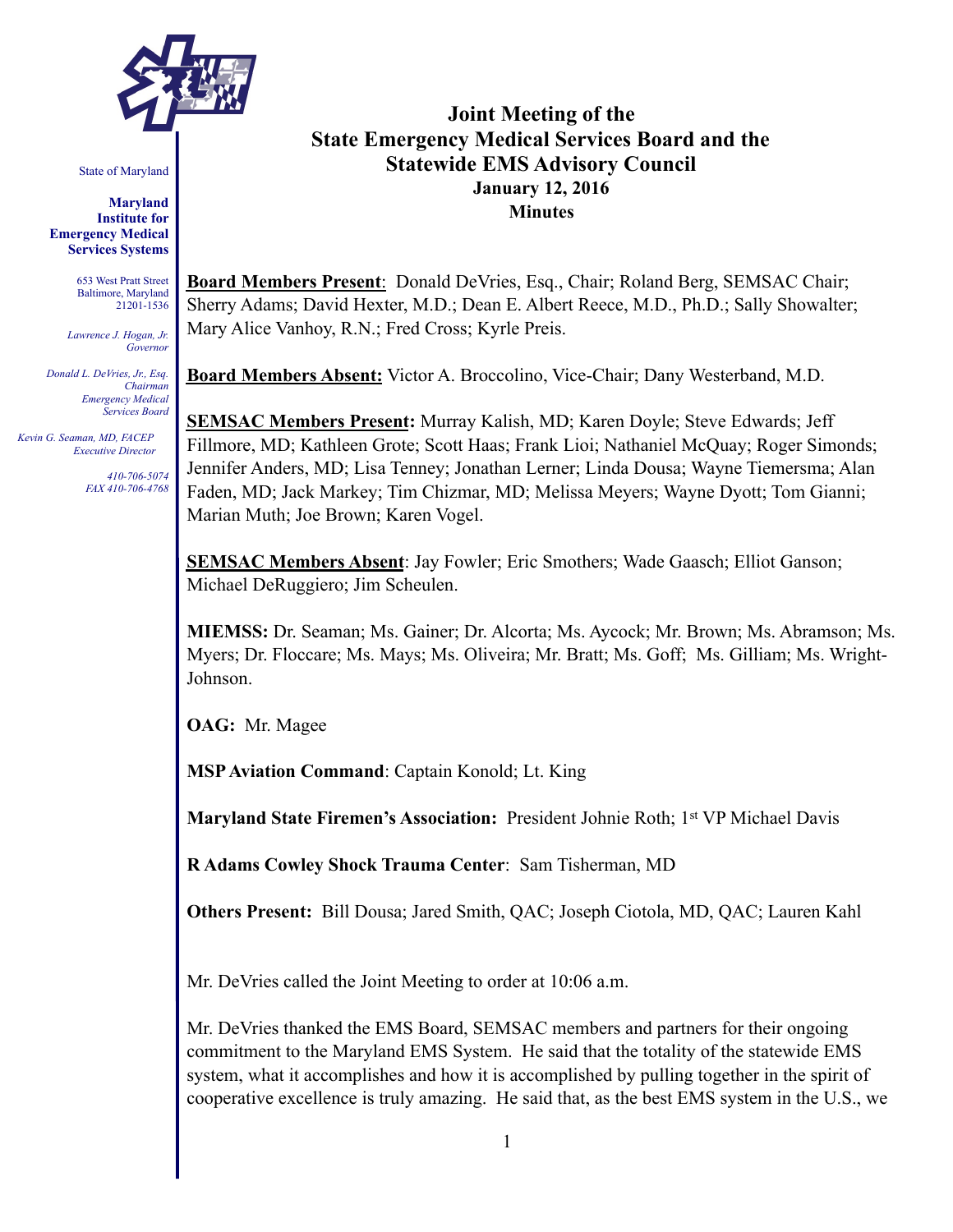need to strive to assure this continued success.

Mr. Berg agreed with Mr. DeVries' comments and said that in the last year SEMSAC has taken on multiple projects including Minimal Equipment Standards, Mobile Integrated Health, Patient Care Reporting from EMS to the hospitals, and training initiatives. SEMSAC and the various workgroups will continue with these and other initiatives in 2016.

Mr. Berg introduced the newest SEMSAC member, representing the Emergency Nurses Association, Karen Vogel.

#### **MIEMSS REPORT**

Dr. Seaman noted that he had completed his first year of service at MIEMSS and highlighted a few of the agency accomplishments and future initiatives. In 2015, MIEMSS completed the EMRC/SYSCOM upgrade and renovations; transitioned the remaining EMS jurisdictions to eMEDS®; continued the implementation of CARES; and continued work on Mobile Integrated Community Healthcare in Maryland. Dr. Seaman added that the EMS Board Committee on National Registry Testing, MIEMSS, MFRI and MSFA leadership have been working diligently to resolve concerns regarding the transition to National Registry testing for EMT and EMR. He provided an overview of the solutions for those students who completed an EMT course at a Maryland Educational Program during the period October 1, 2014 – September 30, 2015 and passed all modules during the EMT course but who had either failed the NREMT exam or had not taken the NREMT exam (Students in Process or "SIPs"). Those solutions included issuing EMR cards to those students, contacting each SIP to offer assistance with NREMT test registration, and encouraging teaching programs to offer EMT Test Prep Course to interested SIPs.

Chairman DeVries said that addressing concerns regarding National Registry Testing has been challenging; but the EMS Board Committee, which includes MFRI and MSFA leadership, continues to work diligently and is moving forward, cooperatively, for solutions to reduce the number of SIPs. The Committee is also exploring the possibility of an EMR-to-EMT Bridge Course in the future. The Chairman stated that the volunteers in Maryland play a significant role in the EMS system and we could not do what we do without them.

Dr. Seaman said that in 2016, MIEMSS will continue work on the communications system upgrade throughout Maryland.

**Legislative Update**: Ms. Gainer

#### Budget Hearings

MIEMSS: House - February 3<sup>rd</sup>; Senate – February 4<sup>th</sup> EMSOF: Senate - February 9<sup>th</sup>; House – February  $10^{th}$ 

#### Briefings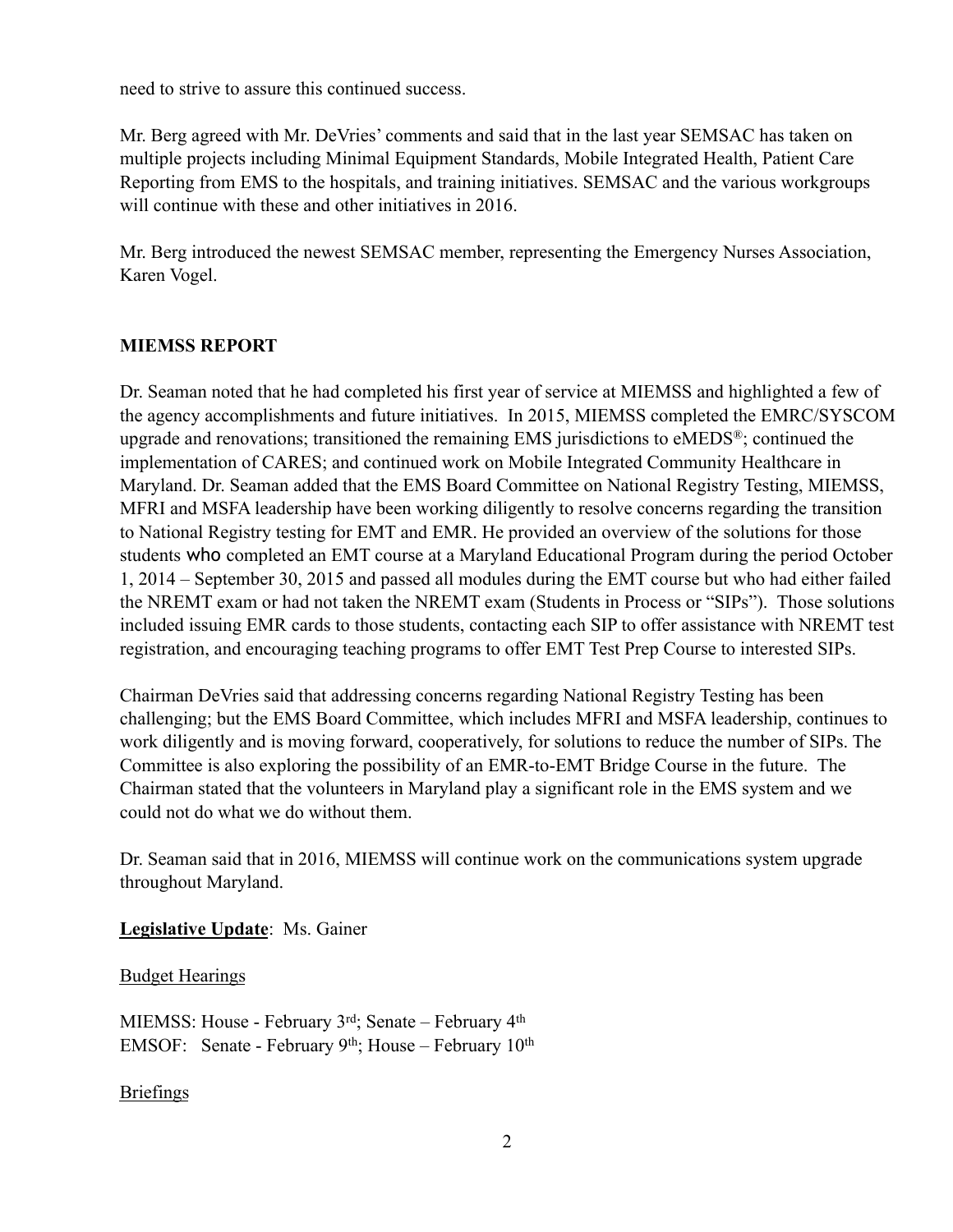Sexual Assault Medical Forensic Exam study (SAFE) – House Health and Government Operations Committee – January  $20<sup>th</sup>$ 

Free-Standing Medical Facilities – February 24th

• Proposed legislation developed by MHA to permit hospitals to convert from acute care facilities to free-standing medical facilities.

Bills Senate – 113 pre-filed House – 67 pre-filed

MIEMSS has no departmental Bills this year.

HB 19 – would essentially roll-back the requirement for fire sprinkler systems for new residential construction of townhouses and one and two family dwellings.

HB 419 – Would prohibiting a critical incident stress management team member from be compelled to disclose specified communications or information acquired from a law enforcement officer, a correctional officer, or an emergency responder in the course of providing critical incident stress management services..

HB 24 – would require that the Overdose Response Program, overseen by DHMH that authorizes individuals to administer naloxone, train individuals seeking authorization in the requirement to immediately contact medical services after the naloxone is administered.

## **Sexual Assault Forensic Exams (SAFE):** Ms. Carole Mays

A paper copy of Ms. Mays' presentation was distributed to attendees.

Ms. Mays summarized the charges within 2014 HB963/Chapter 627 for the Planning Committee to Implement Improved Access to Sexual Assault Medical Forensic Examinations (SAFE) in Maryland. The SAFE Committee reviewed current statutes and COMAR regulations, all hospital emergency departments, EMS and law enforcement protocols; reviewed and investigated barriers across the state for individuals seeking sexual assault forensic exams, reimbursement for providers that offer exams, best practices for educating communities on how to access exams, optimum practitioner caseloads, geographical difference, hospital reporting and practices in other states.

Ms. Mays gave an overview of the recommendations in the final report submitted to the Governor, the Senate Finance Committee and the House Health and Government Operations Committee on 12/1/15. She highlighted the recommendations for EMS providers contained in the report which include the addition of a list of SAFE programs in the Protocols; the revision of sexual assault treatment, transport and training in the Protocols; the review of national guidelines for Emergency Dispatch Centers to include and maintain a list of SAFE programs; and the reimbursement for patient inter-facility transfer costs.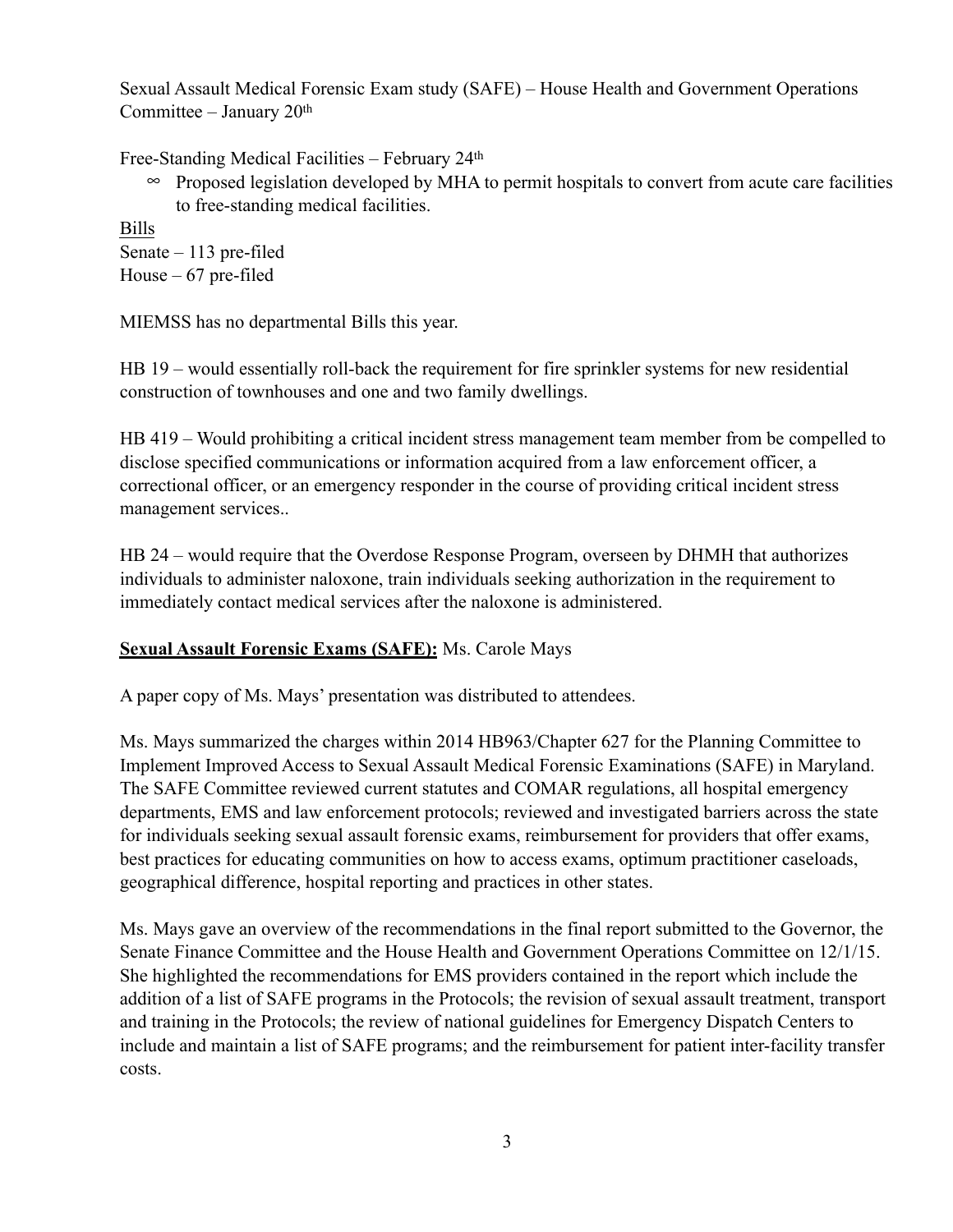### **Mobile Integrated Community Health (MICH) Pilot**: Mr. Jared Smith

A paper copy of Mr. Smith's presentation was distributed to attendees.

Mr. Smith gave an overview of the MICH pilot program. The Mobile Integrated Community Health (MICH) Pilot Program is a joint effort of the Queen Anne's County Department of Health and the Queen Anne's County Department of Emergency Services. The Pilot program, which began on July 1, 2014, is intended to identify individuals who frequently use 9-1-1 for non-life-threatening or medical reasons and assist in linking them with community resources and unexplored medical / social programs to most appropriately meet their needs. Other health care partners in the pilot program include: the University of Maryland Shore Regional Health; the Queen Anne's Area Agency on Aging; the Queen Anne's County Addictions and Prevention Services; the Department of Health & Mental Hygiene; and MIEMSS.

Individuals enrolled to the Mobile Integrated Community Health Pilot Program (MICH) may be identified through 911 calls and the Queen Anne's County Department of Emergency Services (DES). Adults ages 18 and over who live in Queen Anne's County and who frequently call 911 (i.e., > 5 calls to 9-1-1 per six-month period) are contacted to ask if they would like to participate in the program. Participation in the program is voluntary and there is no fee. An appointment for a home visit is then arranged with those wishing to participate in the program.

The MICH home visit is conducted by a Queen Anne's County Department of Emergency Services Paramedic and a Queen Anne's County Department of Health Nurse or Nurse Practitioner. The Paramedic – Nurse Team assesses the individual's home and makes referrals to appropriate community resources. The MICH visit may include:

- $\infty$  Past medical history
- $\infty$  Medication review
- $\infty$  Home safety check
- $\infty$  Discussing health goals and ways to improve the individual's health
- $\infty$  Health Education
- $\infty$  Physical assessment

The FY2015 report on the MICH Program indicated enrollment in the program averaged 2.4 patients a month, for a total of 29 patients for the 12-month period. The average time spent by the Paramedic – Nurse Team per home visit was 94 minutes. The most frequently diagnosed condition among patients in the program was hypertension, although many patients also have a number of comorbidities. Only two (2) of the patients participating in the program did not have a primary care physician. Home safety checks identified hazardous conditions, such as unmarked prescription pill bottles; soft floors and sagging ceilings; and electrical hazards.

A primary goal of the MICH program was to reduce the number of 911 calls. First-year data indicated a 35% reduction in the number of 911 transports for patients enrolled in the program.

Mr. Smith said the vision for the future of MICH is to team up with SPACC (Short Post -Acute Care Clinic) to receive post-discharge referrals for at risk patients, incorporate telemedicine technology and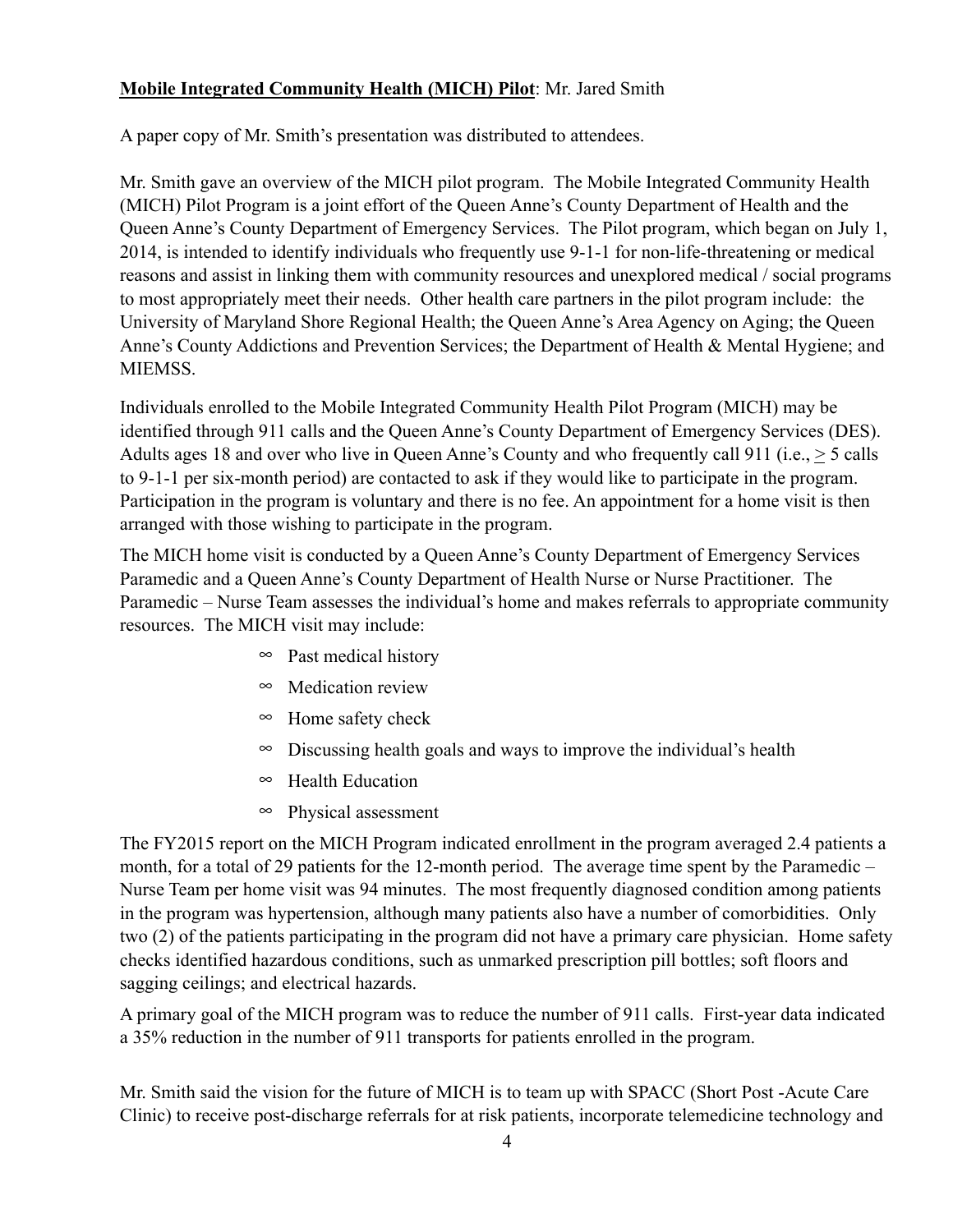practice into home visits, explore permanent funding options and obtain funding and MOUs to improve dental health services for MICH patients and to utilize the CRISP HIE to monitor patients.

### **MFRI**

A paper copy of Mr. Edwards' presentation was distributed to attendees.

Mr. Edwards thanked the EMS Board and SEMSAC for their support for MFRI.

Mr. Edward gave an overview the statistics for student participation in various trainings and said there have been many evolving challenges over the last year regarding National Registry EMT testing. Mr. Edwards said that MFRI has made some improvements to EMT training by adopting Brady  $13<sup>th</sup>$  edition of *Emergency Care*, MyBradyLab, chapter pre-tests and post-tests and module exams from a test bank of National Registry type questions. He added that students now receive individual mastery reports after each module and a final cumulative exam for preparing students for NR testing. MFRI has also added a test prep class on a statewide basis.

Mr. Edwards said that current MFRI EMT training is more difficult and time consuming for instructors and students.

## **R ADAMS COWLEY SHOCK TRAUMA**

Ms. Doyle distributed a written report for RACSTC.

Ms. Doyle introduced Dr. Sam Tisherman a Professor of Surgery and Director of the Center for Critical Care and Trauma Education and the Director of the Surgical ICU of the University of Maryland Medical Center. He joined UMMC in 2014 after 20 years at the University of Pittsburgh, where he held several titles including Associate Director of the Safar Center for Resuscitation Research, Professor in the Departments of Critical Care Medicine and Surgery and Director of the Neurotrauma Intensive Care Unit. Dr. Tisherman's research is focused on novel approaches to managing severe hemorrhagic shock and cardiac arrest, with a special interest in therapeutic hypothermia.

Dean Reece added that the University of Maryland School of Medicine promotes discovery-based medicine and that the very best care is the result of vigorous research. Specific efforts have been made to launch a series of research initiatives that brings the research prowess of the RACSTC closer to its clinical and outstanding nature and recruiting Dr. Tisherman is part of this effort.

#### **Emergency Preservation and Resuscitation for Cardiac Arrest from Trauma:**

Samuel A Tisherman, MD, FACS, FCCM

A paper copy of Dr. Tisherman's presentation was distributed.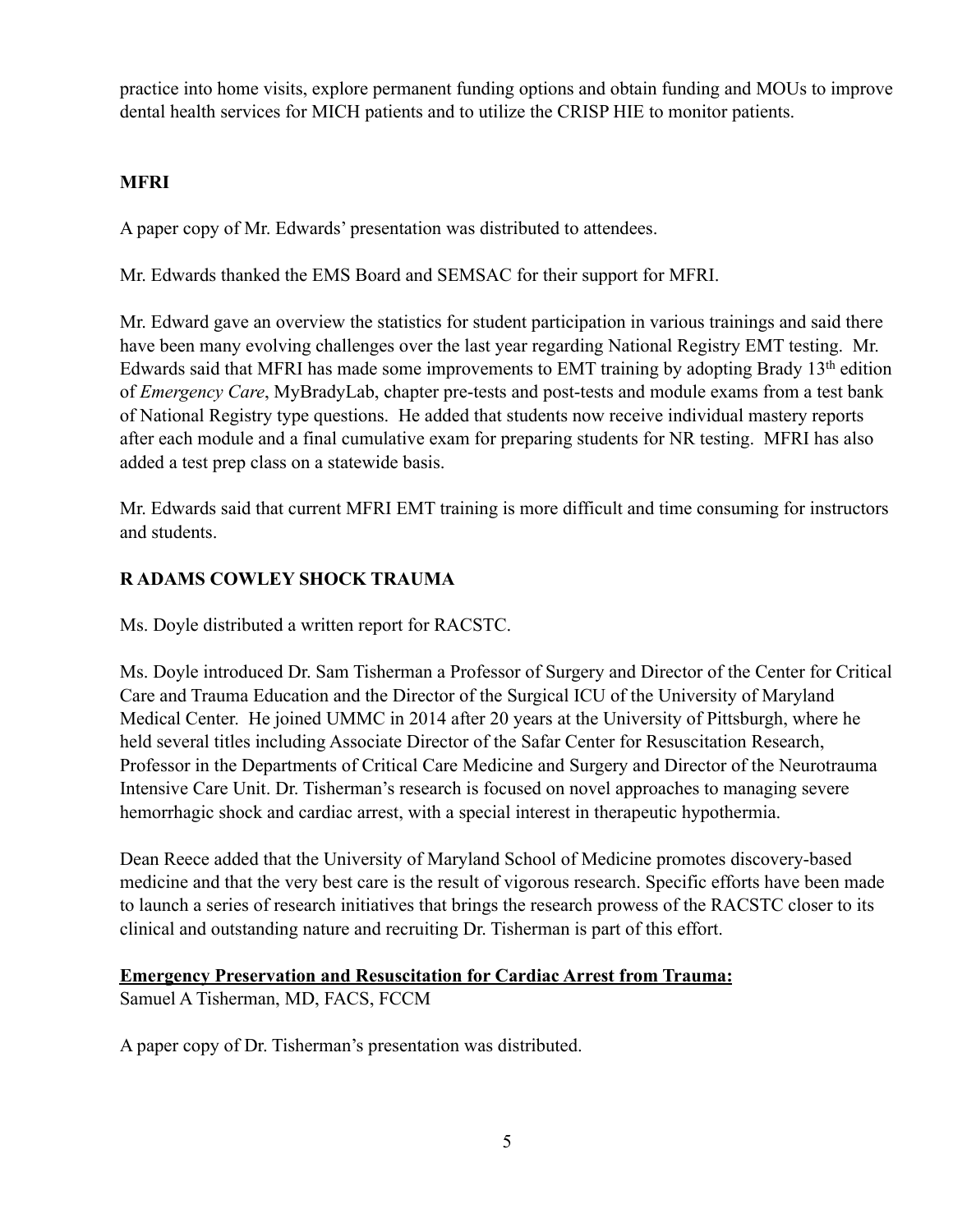Dr. Tisherman said that it has been shown that standard care CPR is does not work for a trauma patient who exsanguinates when in cardiac arrest and gave an overview of the research and outcomes for placing a patient suffering cardiac arrest after penetrating trauma in a hypothermic state.

Dr. Reece said that the University of Maryland School of Medicine has a full time Television Crew on campus doing for the Discovery Life Channel that is doing a five show series called Shock Trauma the Edge of Life. The series is being aired on Friday nights from January to the first week in February. Major Lioi added that the primary focus of the show is on Shock Trauma, but it also features the entire Maryland system.

## **MARYLAND STATE FIREMAN'S ASSOCIATION (MSFA):** President Roth

Mr. DeVries said "we cannot do what we do without MSFA and all of the volunteers".

President Roth extended an invitation to the group to attend the MSFA Legislative Reception to be held in the Miller Senate Building on January 19, 2016 from 5:00 to 7:00pm.

President Roth gave an overview of current legislation including the Assault Bill and HB19 which would allow an "opt out" for installation of sprinkler systems in new residential construction.

President Roth thanked the Chairman DeVries, Dr. Seaman, Steve Edwards and all the members of the Committee on National Registry testing for working diligently on the NREMT testing issues. President Roth introduced Mr. Dousa, Chairman of the MSFA EMS Subcommittee, to summarize the discussion regarding NREMT testing from the recent EMS subcommittee meeting.

Mr. Dousa said the EMS Board Committee on National Registry testing has resolved many of the issues surrounding NREMT testing and highlighted a few of the student concerns.

President Roth said that members are appreciative of the EMS Board's decision to issue EMR certifications to the SIPS; but also noted that not all jurisdictions recognize EMR as minimum staffing. The MSFA is in favor of an EMR-to-EMT Bridge Course and said the future looks very bright. President Roth attended and was very impressed with Richard Brook's Test Prep Course in Cecil County. Mr. Dousa added that the Test Prep course addresses most of the NREMT testing issues for Students in Process.

President Roth reminded everyone of the Polar Bear Plunge Fire/Rescue/EMS plunge at 12:30pm on Friday, January 29, 2016 and the full event on January 30, 2016.

The next MSFA Executive Committee meeting is scheduled for February 6 & 7, 2016 at the Hollywood Volunteer Fire Department. During the Executive Committee weekend, the will be a "Buzz-off" to raise funds for the Scully family whose three year old has been diagnosed with cancer.

#### **MSP AVIATION COMMAND REPORT**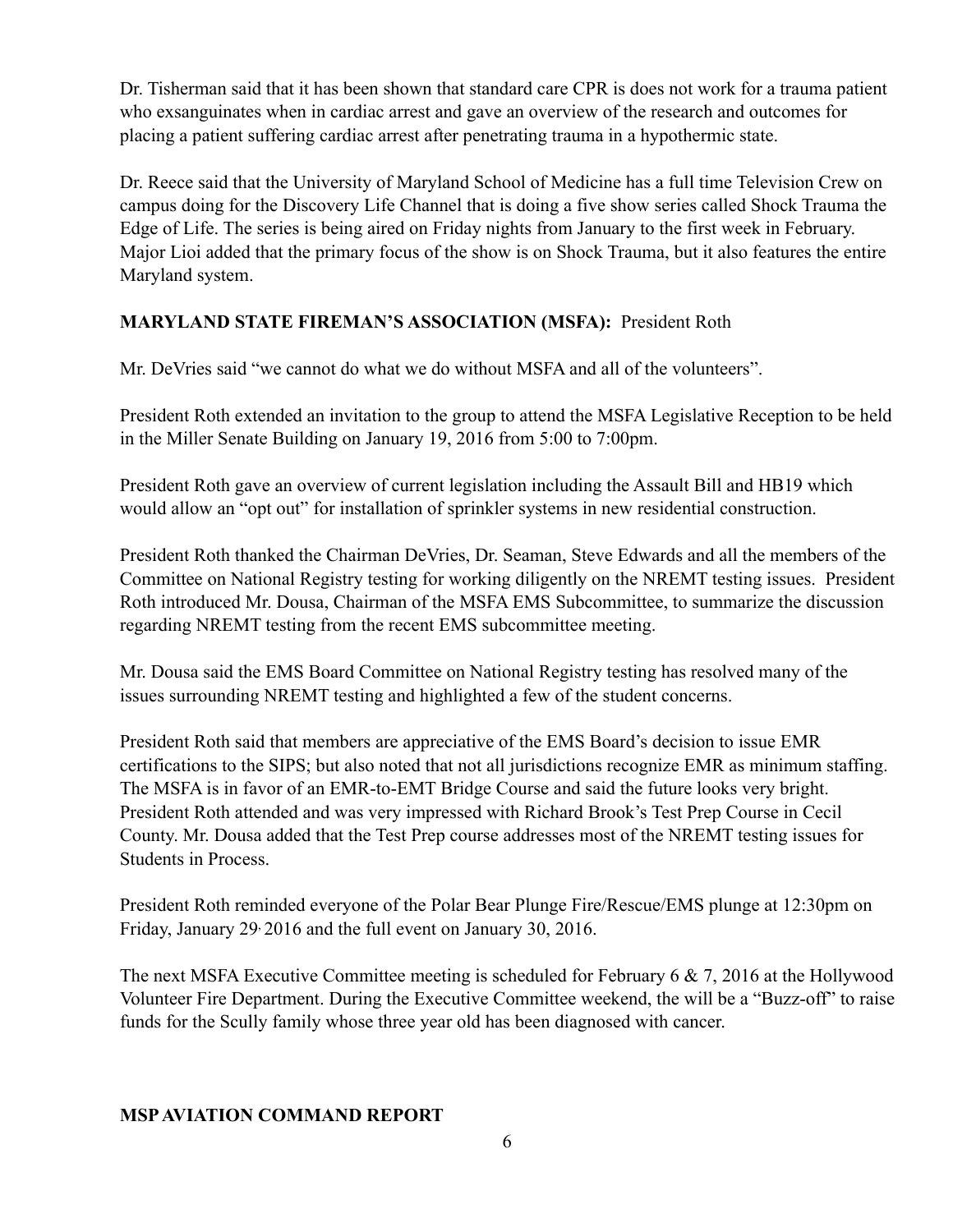A paper copy of Major Lioi's presentation was distributed.

Major Lioi said that the MSP Aviation Command is a multi-mission platform and gave a statistical mission summary for 2015 which included 2,107 Medevacs with 2,205 patients, 134 search and rescue missions and 58 criminal apprehensions.

Major Lioi highlighted some of the milestones in the Aviation Command, including AW139 transition completion in February 2015, the continued forward deployment at Ocean City and Harford/Cecil Counties, the construction and dedication of the Trooper 2 Memorial, the addition of five (5) civilian hires and the addition of nine (9) medical providers trained to flight crew status.

Major Lioi gave an overview of ongoing initiatives including the Flight Training Device (FTD) scheduled for July 2016 delivery and the modification of the Martin's hanger to accommodate the FTD which has been fast tracked DGS to be completed by the delivery date of the FTD; the bidding closes January 28, 2016. The Master Services Agreement is scheduled to go out for bid in February 2016.

Major Lioi showed a video on the rescue mission at Lake Linganore in Frederick County on June 27, 2015, as just one example of the multi-faceted MSPAC mission.

Major Lioi said he is very proud to be the MSPAC Commander and part of the Maryland EMS System.

## **NATIONAL STUDY CENTER (NSC):** Dr. Faden

A paper copy of Research Activities was distributed.

Dr. Faden said the National Study Center (NSC), set up by a congressional mandate in 1987, focusses on a number of research areas, including the epidemiology of motor vehicle crashes to increase the understanding of trauma and emergency medical system response. Dr. Faden gave an overview of partnerships and current research activities and initiatives involving motor vehicle related injuries, alcohol related injuries, prehospital and in-hospital care and training activities.

The NSC is a part of the Shock, Trauma and Anesthesiology Research Organized Research Center (STAR-ORC) which serves as a research umbrella for the Department of Anesthesiology and the Program in Trauma at UMMS. Many of the researchers working in the new research center are doctors who care for trauma patients at the Shock Trauma Center. The STAR-ORC is a multi-disciplinary research and educational center focusing on brain injuries, critical care and organ support, resuscitation, surgical outcomes, patient safety and injury prevention.

Shock Trauma is host to the largest C-STARS (Center for the Sustainment of Trauma and Readiness Skills) program in the country, providing real-time training in trauma and critical care for U.S. Air Force physicians, nurses, OR technicians, Special Operations medics and chaplains. Funding for CSTARS is expected to increase to \$35,000,000.00 in 2016.